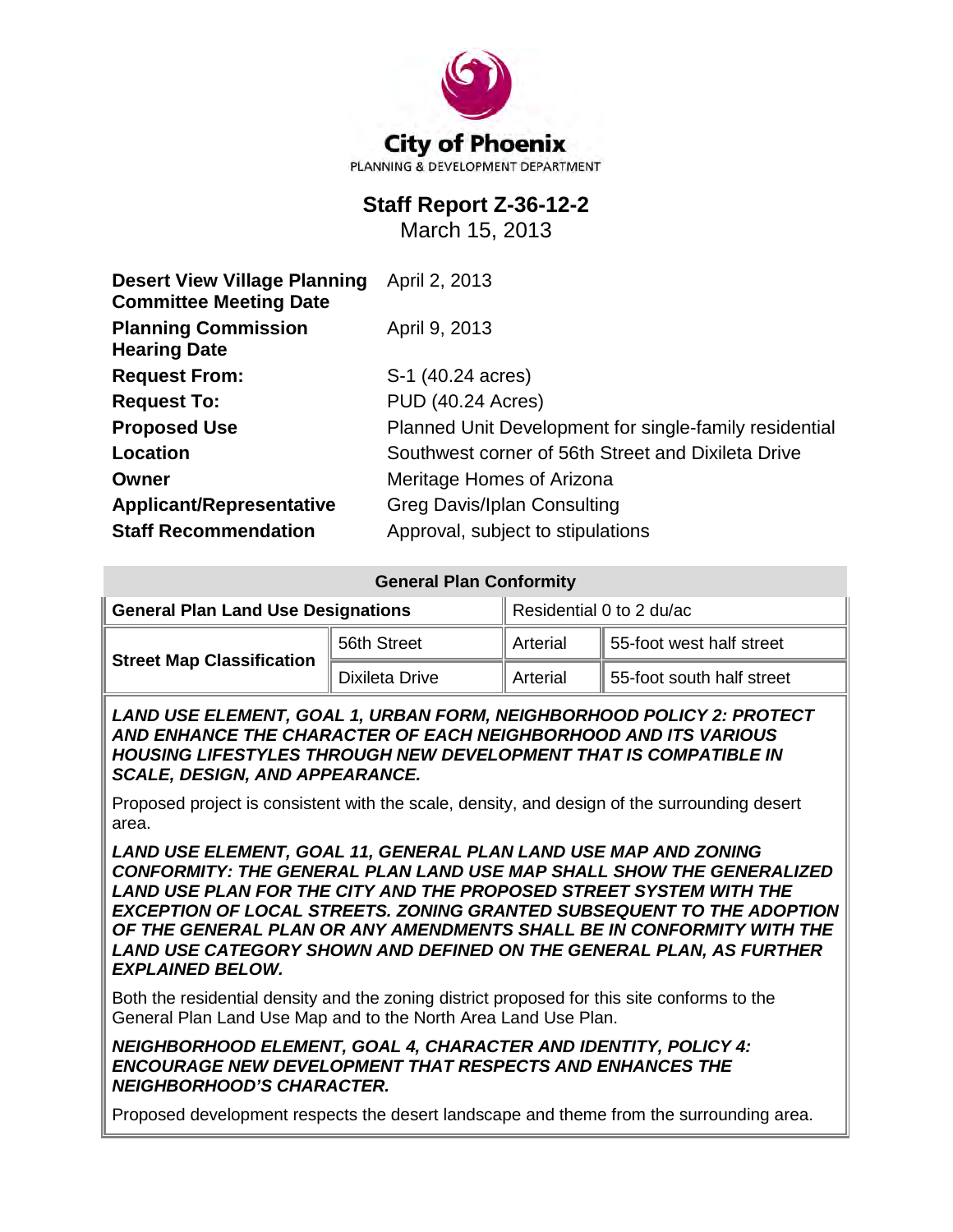#### **Area Plan**

#### *North Land Use Plan*

The North Land Use Map designates this area as Residential 0-1.5 du/ac. The plan recognizes the importance that the rural character and lifestyle play in determining appropriate land use densities. The proposed 1.24 du/acre project meets the intent of the North Land Use Plan density cap of 1.5 du/acre.

### **Background/Issues/Analysis**

#### SUBJECT SITE

- 1. This request is to rezone a 40.24-acre site located at the southwest corner of 56th Street and Dixileta Drive from S-1 to PUD. The parcel was annexed into the City of Phoenix on November 28, 2012 (Annexation No. 451, Ordinance No. S-39363) and is currently vacant.
- 2. The General Plan Land Use Map designation is Residential 0 to 2 du/acre with a density cap of 1.5 du/acre. The request is consistent with the General Plan with a proposed density of 1.24 du/acre.

#### SURROUNDING USES & ZONING

3. Montevista, a 302 unit single-family subdivision is located north of the subject site and is zoned R1-18. This Toll Brothers development is approximately 160 acres in size with a density of 1.88 dwelling units per acre. Lots sizes range between 8,100 to 21,000 square feet and 25% open space is provided. Development stalled during the economic downturn; however the project has been reactivated and will be completed in several phases.

The subject site is bounded on the west, south and east property lines by land located in the unincorporated area of Maricopa County and zoned Rural-43. There is a mix of uses in the area; however predominately large lot single family homes (an acre or larger in size) and some accessory equestrian uses. There is a plant nursery located west of the subject site along Dixileta Drive.

#### PROPOSAL

4. The proposal was developed utilizing the PUD zoning designation, which allows an applicant to propose uses, development standards, and design guidelines for a site. One of the goals of this process is to allow the applicant to develop standards that respond to the surrounding environment more so than conventional zoning districts allow. The end result is property rezoned with standards crafted specifically for the site.

Where the PUD narrative is silent on a requirement, the applicable Zoning Ordinance provisions will be applied.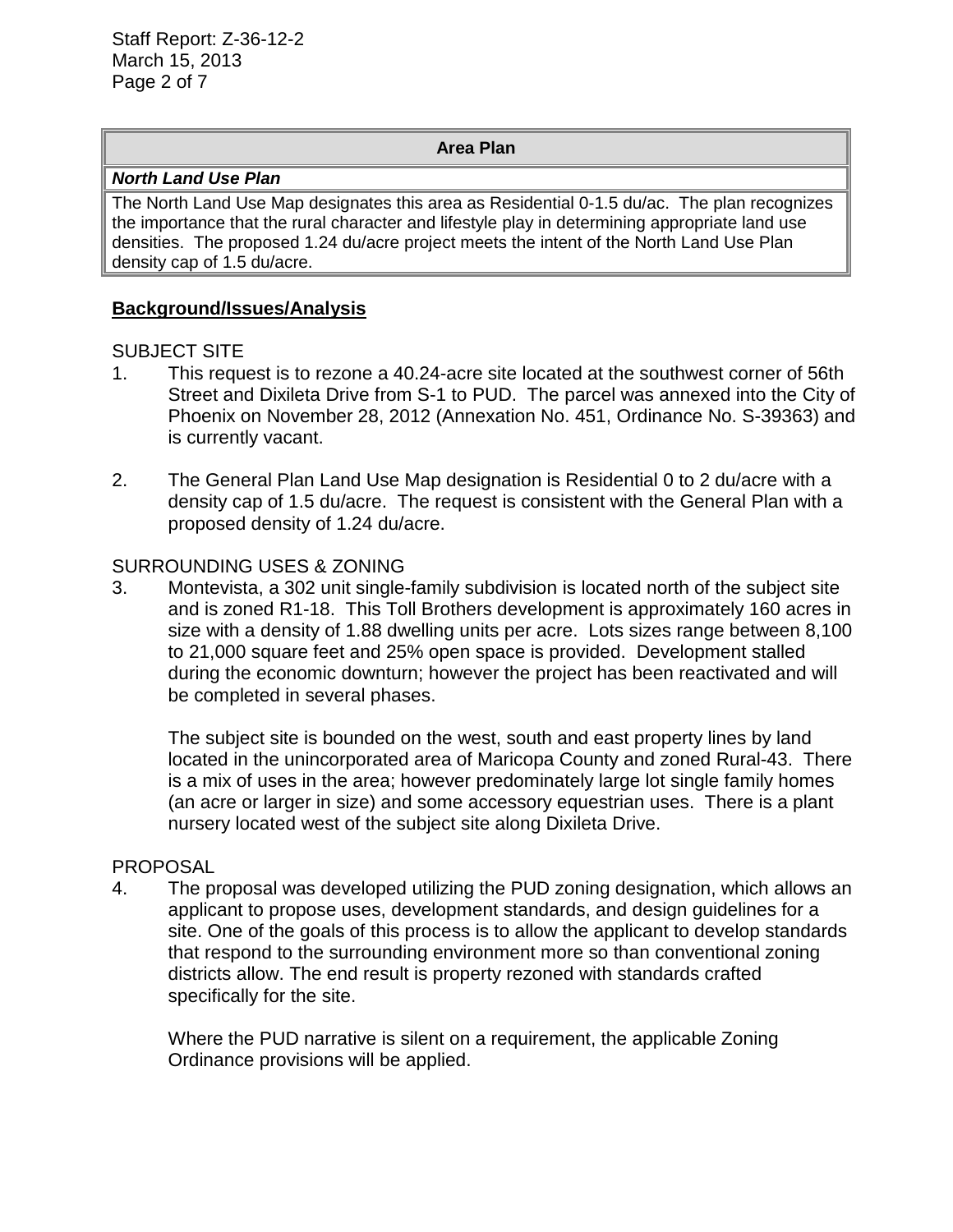Staff Report: Z-36-12-2 March 15, 2013 Page 3 of 7

5. Below is a summary of the proposed standards for the subject site as described in the attached PUD narrative date stamped March 5, 2013, Attachment C. Many of the proposed standards were derived from the standards of the R1-18 Single-Family Residence zoning district.

### *Land Use*

The narrative proposes single family residential as the permitted use. Accessory uses such as day care for up to 6 minors, guesthouses, home occupations with limitations are proposed.

### *Development Standards*

The PUD proposes a maximum of 50 units (1.24 du/acre) to allow flexibility as the project progresses through the final design phase. The conceptual site plan within the development narrative currently depicts 48 units (1.19 du/acre). The minimum lot size would be 16,000 square feet and the maximum height would be 25 feet and one story. The perimeter setbacks mirror those required by the R1-18 zoning district. The building setbacks interior to the development provide variation for side and front loaded garages with or without sidewalks. This variation will provide visual interest along the street.

### *Landscaping Standards*

The landscape setback ranges from 15 feet along the east property line to 30 feet on the south property line. A mix of trees and shrubs will be provided along the perimeter of the site and in the common areas. There is a jurisdiction wash that runs northeast to southwest through the development that will remain in its natural state.

### *Parking*

Parking standards will be in conformance with the Off-Street Parking and Loading section outlined in the Zoning Ordinance for single family residential, which is a minimum 2 parking spaces per dwelling unit.

#### *Amenities/Shading*

The narrative proposes several open space amenities and shade structures throughout the development such as ramadas, picnic tables, tot lots, synthetic putting green, barbeques, and within the 30-foot landscape setback along the southern property line will be an un-demarcated private trail to allow equestrian access for the neighbors to the south.

#### *Design Guidelines*

The Development Narrative does propose a variety of building designs such as architectural style, rooflines, colors and materials to lend visual interest and distinctive character and identity to the community. The Design Guidelines are intended to provide the framework to ensure that all the home elevations provide a variety of building massing, façade articulation, detailing to promote design diversity.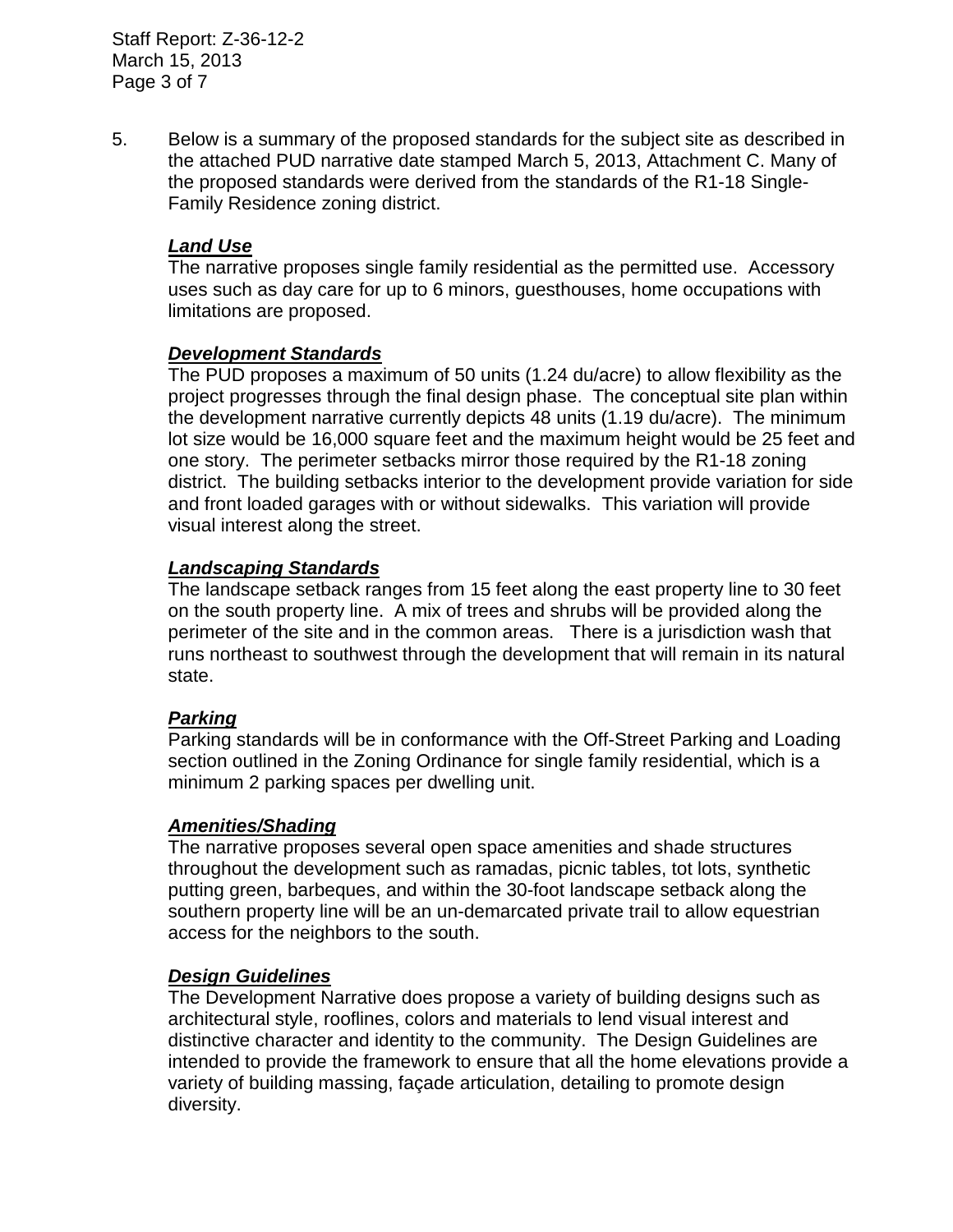Staff Report: Z-36-12-2 March 15, 2013 Page 4 of 7

## *Phasing*

This project will not be phased.

## *Signage*

Signs for this PUD will be in conformance with the Sign section outlined in the Zoning Ordinance, except for the subdivision entry sign. The Development Narrative proposes a 6-foot high entry sign with 42 square feet of sign area to provide quality-designed signage for this subdivision, a slightly larger sign is warranted.

## *Sustainability*

The narrative proposes several options to incorporate sustainability principles, which may include building orientation, solar collection technologies, and design for effective water use.

## STREETS AND TRAFFIC

6. The Street Transportation Department has indicated that there are right-of-way improvements needed for this site. Stipulations have been added to address these improvements.

## FLOODPLAIN

7. It has been determined that a portion of the parcel is within a Special Flood Hazard Area (SFHA), called Zone AO as designated by the Federal Emergency Management Agency (FEMA). SFHA's are areas subject to inundation by a 100 year flood as shown on panel 815 J of the Flood Insurance Rate Maps (FIRM) dated September 30, 2005. The Street Transportation Floodplain Management Section has added stipulations to address development within the floodplain.

### **MISCELLANEOUS**

8. Development and use of the site is subject to all applicable codes and ordinances. Zoning approval does not negate other ordinance requirements and other formal actions may be required.

## **Findings**

- 1. The request is consistent with the General Plan Land Use map which designates this area as Residential 0-2 du/ac and the North Land Use Plan map which shows Residential 0-1.5 du/ac.
- 2. The development character respects the surrounding area because of quality site design, amount of desert open space and buffers to adjacent residential properties to the west and south.
- 3. The proposed rezoning is compatible with surrounding zoning patterns and land use within the area.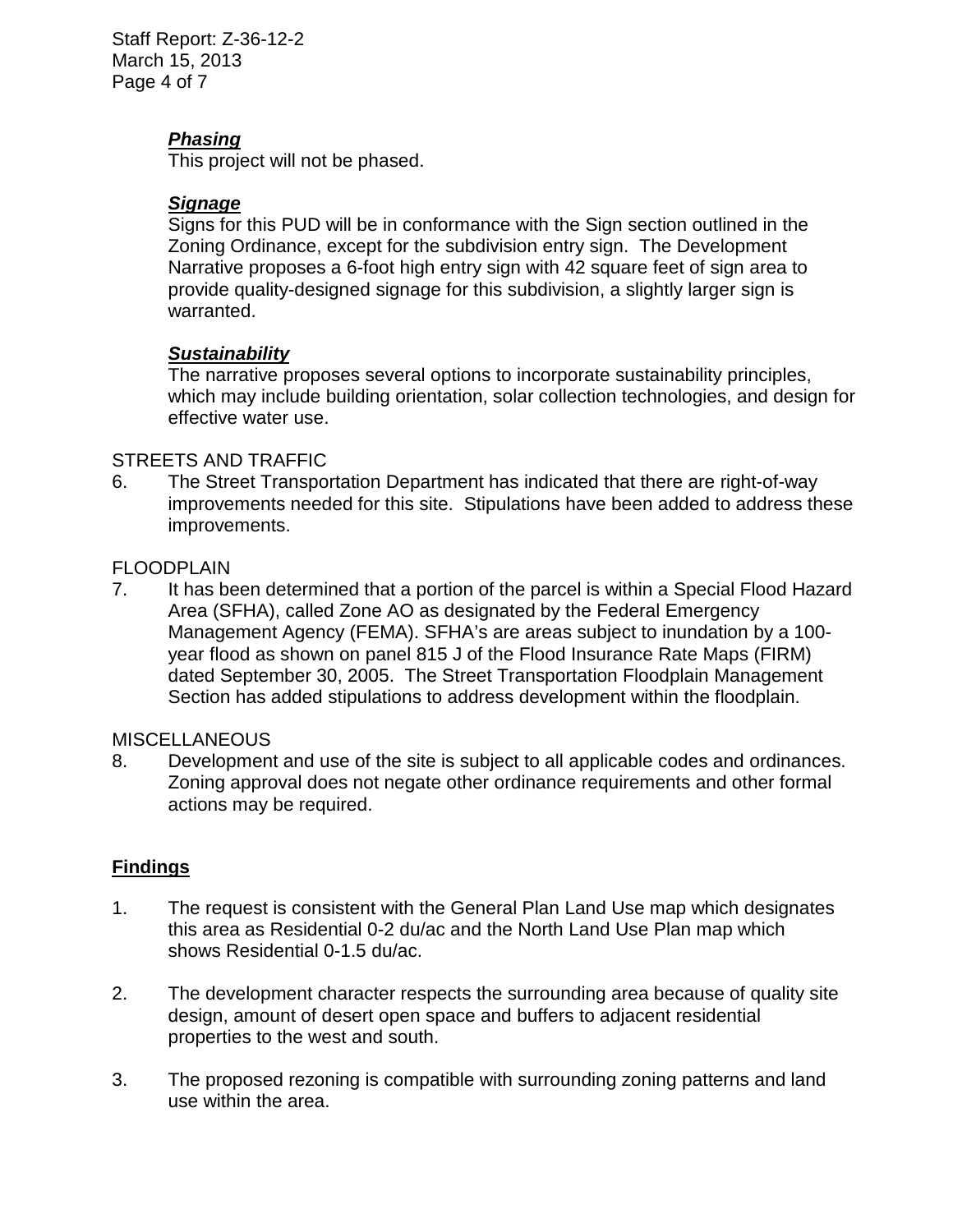Staff Report: Z-36-12-2 March 15, 2013 Page 5 of 7

## **Stipulations**

- 1. An updated Development Narrative for the Bellisima PUD reflecting the changes approved through this request shall be submitted to the Planning and Development Department within 30 days of City Council approval of this request. The updated Development Narrative shall be consistent with the Development Narrative date stamped March 5, 2013, as modified by the following stipulations:
	- a. Page 29, Section G.3.D.2 and G.3.D.2. The ratios for retention and berm slopes are inconsistent with the Table on Page 27. The retention slope should be 4:1 and the berm slope should be 3:1.

### STREET IMPROVEMENTS

- 2. Right-of-way totaling 55 feet shall be dedicated for the south half of Dixileta Drive as approved by the Planning and Development Department.
- 3. A 14-foot wide median shall be constructed on Dixileta Drive as approved by the Planning and Development Department.
- 4. A minimum 8-foot wide public utility easement shall be dedicated along 56th Street and Dixileta Drive as approved by the Planning and Development Department.
- 5. A 10-foot wide sidewalk shall be dedicated and constructed within a 20-foot wide sidewalk easement along the south side of Dixileta Drive per City of Phoenix MAG Supplemental Detail Section 429, as approved by the Planning and Development Department.
- 6. The developer shall construct all streets adjacent to the development with paving, curb, gutter, sidewalk, curb ramps, streetlights, landscaping and other incidentals as per plans approved by the Planning and Development Department. All improvements shall comply with all ADA accessibility standards.
- 7. Provide conduit and junction boxes at 56th Street and Dixileta Drive for future traffic signal equipment on the southwest corner of the intersection. The plan is to be submitted to the Street Transportation Department (Zeke Rios, 602-256-3409 or zeke.rios@phoenix.gov) for review and approval. Submittal will be made as a separate document that shows the entire intersection with existing conduit runs and junction boxes. The Developer shall submit the approved plan to the Civil Plans Coordinator as part of the civil engineering plan set. All work related to the construction or reconstruction of the conduit runs and junction box installation is the responsibility of the Developer.
- 8. Right-of-way totaling 55 feet shall be dedicated for the west half of 56th Street as approved by the Planning and Development Department.
- 9. A 25-foot by 25-foot triangle shall be dedicated on the southwest corner of 56th Street and Dixileta Drive as approved by the Planning and Development Department.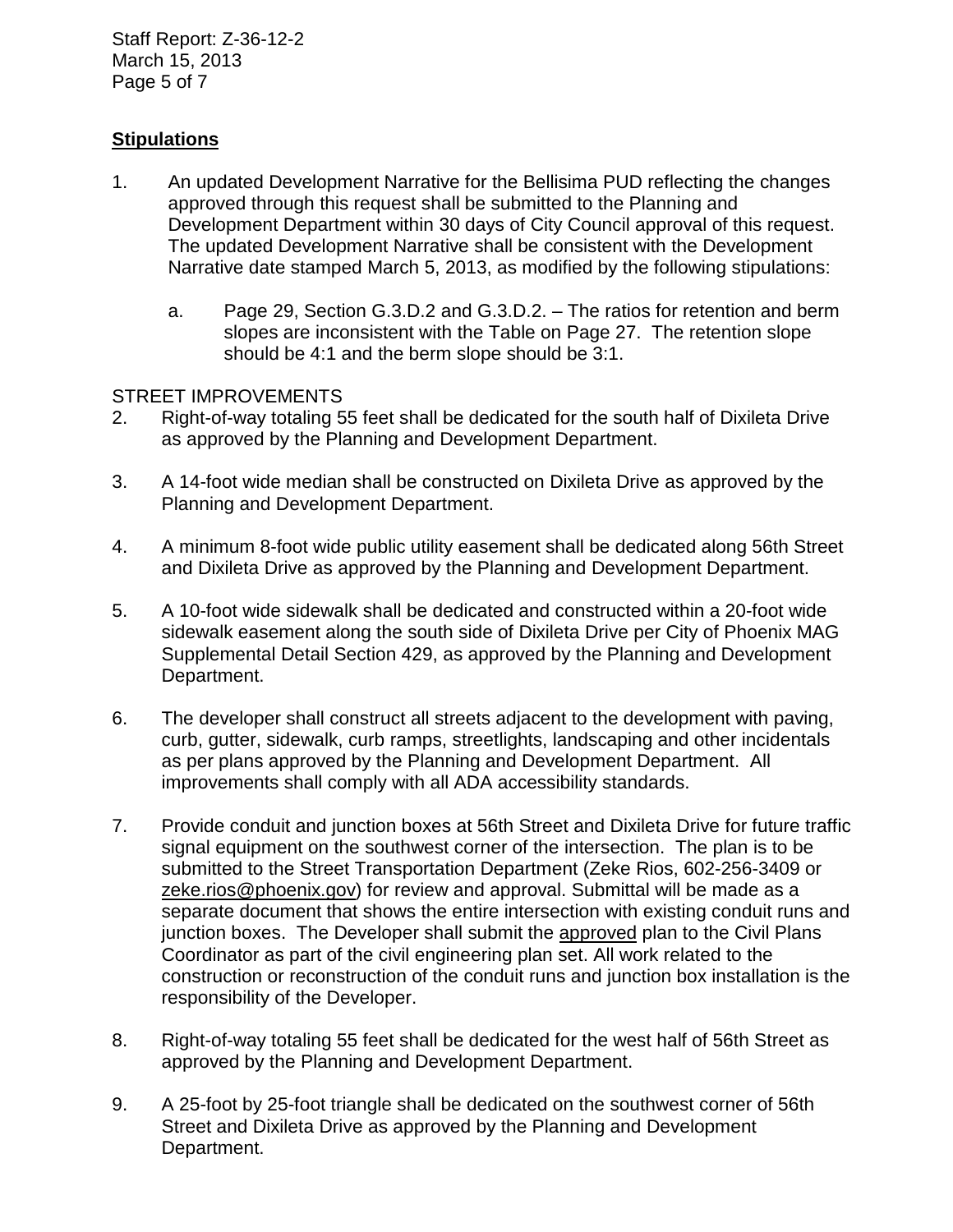- 10. Dedicate an easement and construct a bus bay, including a transit accessory pad on 56th Street in accordance with Standard Detail P1256 as approved by the Planning and Development Department.
- 11. Provide underground street light circuits, poles and fixtures on all public streets in locations approved by the Street Transportation Department. Submit three copies of this site plan on the 2nd floor of City Hall to be routed to the Street Lighting Section reviewer, Diane Gomez 602-262-7223.
- 12. Provide a striping and signing diagram per City of Phoenix Street Transportation Department Standards for Dixileta Drive and a copy of paving plans for the Street Transportation review. Striping and signing plan must be drawn on separate sheet from paving plans and included as part of the complete set submitted to the Planning and Development Department at Central Log-in on the 2nd Floor of City Hall. Approval of striping and signing plans must be obtained from the Street Transportation Department (Zeke Rios 602-256-3409 and Kerry Wilcoxon 602-262- 4613).
- 13. The installation of a controlled access (manual or automatic) gate across a fire apparatus access road shall be approved by the Fire Code Official and meet the requirements of Section 511. Call 602-618-0856 for all access gate questions.
- 14. All gates are to comply with the City Gate Restricted Access requirements. Gates are permitted through the Fire Department. Fire Department reviewers are located on the 2nd Floor of City Hall.
- 15. Provide elevation details of all vehicular and pedestrian gates within the construction plans. Vehicular gates are to contain a minimum of 8 square feet of reflective material on both sides, which may include the required Fire Department signage. Signage compliance must be shown on the appropriate plan detail.

### FLOODPLAIN

- 16. The lowest floor of all residential structures in the SFHA must be elevated one (1) foot above the highest adjacent grade in accordance with the Code of Federal Regulations (CFR) Section 60.3c(7). Non-residential structures may be floodproofed in lieu of elevation. Adequate drainage paths must be provided in accordance with Section 60.3c(11) of the CFR. Basements are NOT allowed in residential structures. Septic tanks are not allowed in the floodplain. Below ground tanks must be anchored against floatation. Mechanical and electrical equipment must be installed one (1) foot above the highest adjacent grade. Above ground tanks are considered structures for floodplain management purposes. Indicate the limits of the SFHA on the final plat. Flood Insurance will be required to insure any federally insured mortgages. Contact any insurance agent to obtain current flood insurance costs.
- 17. The City of Phoenix floodplain Manager has also established the following criteria for the AO Zone within the City of Phoenix: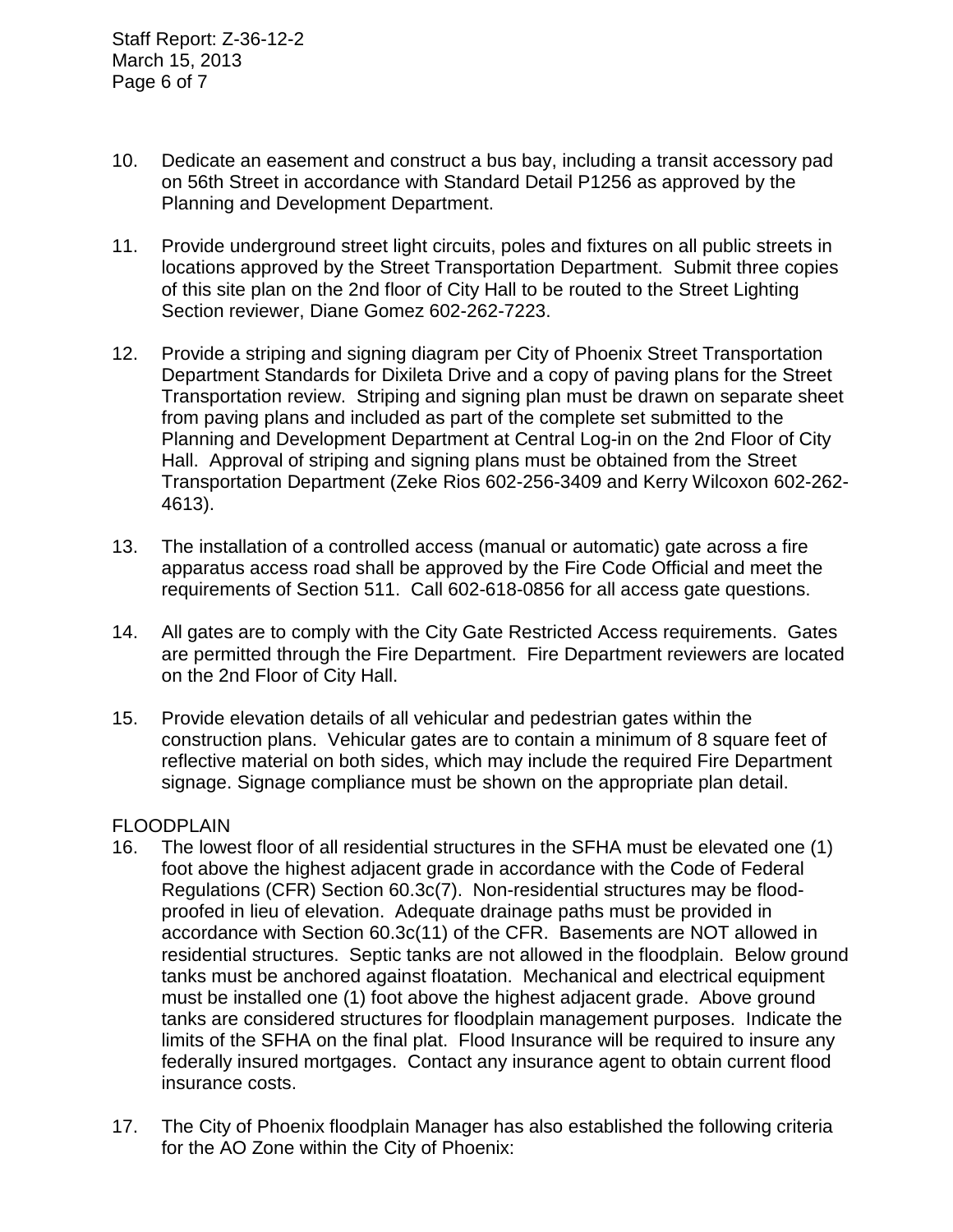Staff Report: Z-36-12-2 March 15, 2013 Page 7 of 7

- a. When natural washes are to be retained as open drainage ways, the channel, at a minimum, shall be sufficient to contain the off-site runoff expected from a flood having a 1% chance of being equaled or exceeded in any given year (i.e. 100-year storm). Flood proofed freeboard shall be required in these drainage ways. Cutoff walls will be required to prevent seepage out of the wash corridor. Drainage that leaves the development will be re-distributed in a manner similar to existing conditions.
- b. Require within this AO zone that all new construction of residential structures have the lowest floor one (1) foot above the 100-year storm water surface elevation adjacent to the property. A registered professional engineer shall certify the finish floor to be a minimum of 12 inches above the adjacent 100-year storm water surface elevation. In addition, the engineer shall certify that the structure foundation will not be damaged as a result of the adjacent 100-year storm flows.
- c. All finish floors shall be a minimum of 24-inches above the low gutter elevation of the residential lot.
- d. The following note shall be added to the Final Site Plan/Final Plat and Setback Exhibit: A Federal Emergency Management Agency (FEMA) Elevation Certificate based on finished construction must be reviewed and approved by Floodplain Management for each new and substantial improvement structure constructed in a Special Flood Hazard Area (SFHA) prior to issuing a Certificate of Occupancy. A copy of the elevation certificate must be submitted to the General and Structural Inspector.

#### **Writer** Tricia Gomes

March 15, 2013

## **Team Leader**

Josh Bednarek

### **Attachments**

Attachment A: Aerial Attachment B: Sketch Map Attachment C: Bellisima PUD Narrative date stamped March 5, 2013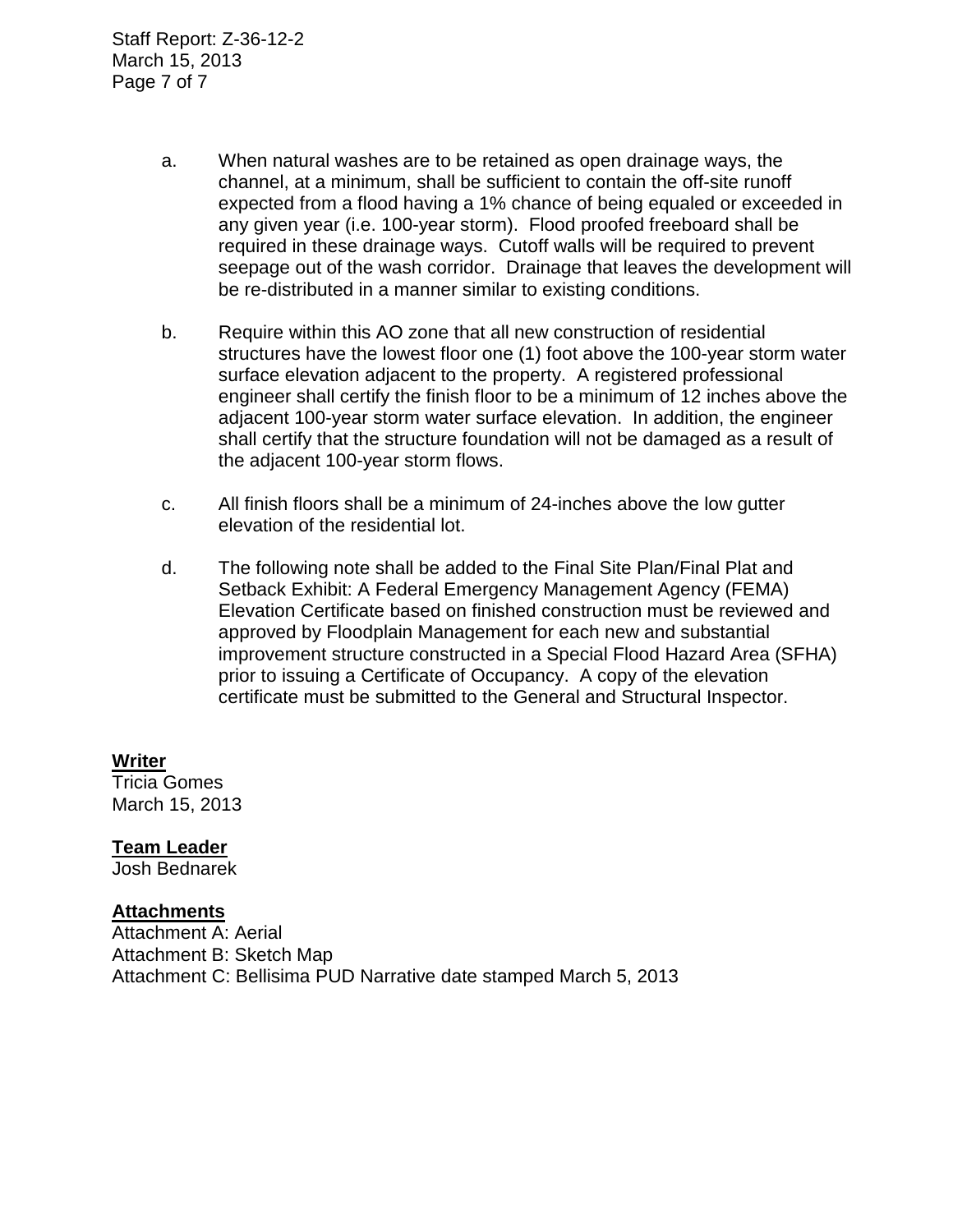